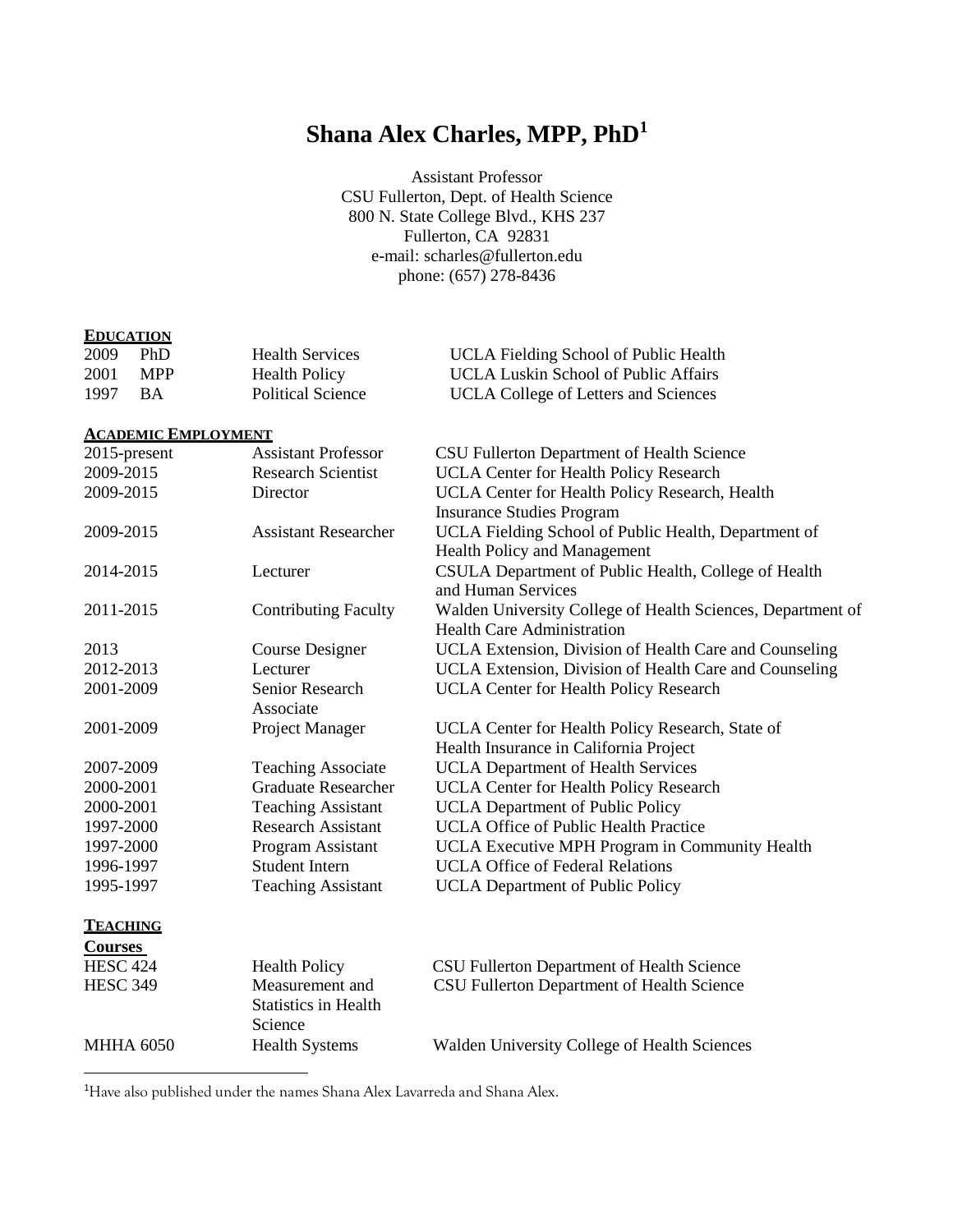| <b>MHHA 6115</b> | <b>Research Methods</b><br>and Quantitative<br>Analysis | Walden University College of Health Sciences |
|------------------|---------------------------------------------------------|----------------------------------------------|
| <b>MHHA 6135</b> | <b>Health Economics</b><br>and Policy                   | Walden University College of Health Sciences |
| <b>MHHA 6200</b> | Population Health                                       | Walden University College of Health Sciences |
| <b>MHHA 6300</b> | Law, Ethics & Policy                                    | Walden University College of Health Sciences |
| PH 440           | <b>Health Organizations</b>                             | <b>CSULA Department of Public Health</b>     |
| PH 446           | <b>Health Policy</b>                                    | <b>CSULA Department of Public Health</b>     |
| <b>UNEX 470</b>  | <b>Health Organizations</b>                             | UCLA Extension, School of Nursing            |
| <b>UNEX 473</b>  | <b>Public Policy</b>                                    | UCLA Extension, School of Nursing            |

# **Courses as Guest Lecturer**

| <b>NURS 507</b>  | <b>Advanced Decision</b>                     | CSU Fullerton School of Nursing               |
|------------------|----------------------------------------------|-----------------------------------------------|
|                  | <b>Making: Nursing</b>                       |                                               |
| <b>OLLI 2017</b> | Lifelong Learning                            | CSU Extension                                 |
| <b>DS</b> 101    | Perspectives on Dis-<br>ability Studies      | <b>UCLA College of Letters and Sciences</b>   |
| <b>HPM 100</b>   | <b>Health Organizations</b><br>and Financing | UCLA Department of Health Policy & Management |
| <b>HPM 200A</b>  | <b>Health Organizations</b><br>and Financing | UCLA Department of Health Policy & Management |
| <b>HPM 200B</b>  | <b>Health Organizations</b><br>and Financing | UCLA Department of Health Policy & Management |
| Selective        | <b>Health Policy</b>                         | <b>Charles R. Drew Medical School</b>         |

# **Students Mentored**

Fa '17 Andrew Nguyen Undergraduate Honors Student (Honors 497)

Undergraduate-level independent study based on his own research project to fulfill the Honors program class requirements. He will examine the latest available California Health Interview Survey to identify determinants of difficulty in utilization of health care services among Vietnamese Americans in California, focusing on linguistic issues and cultural competency.

Fa '16 – Fa '17 Jatziry Hernandez Undergraduate McNair Scholar (HESC 499) Undergraduate-level independent study to fulfill the requirements of the McNair Scholar program. Her qualitative study examines health care access and barriers to health care among undocumented, migrant workers in Orange County, based on structured interviews she will conduct in Fall 2017, using snowball sampling through community-based organizations to identify respondents.

Sp '17 – Fa '17 Ahnika Ishikawa BD3-REAP Student (HESC 499) Undergraduate-level independent study to fulfill the requirements of the BD3-REAP program. Using the 2015 California Health Interview Survey as an example of "big data" analysis, she is studying access to care among adults with psychological distress (both in the past year and the past month). Study led to a poster presentation (at CSUF SCAR conference and APHA Annual Meeting 2017) and a submitted journal article.

Sp '17 – Fa '17 Rico Palafox BD3-REAP Student (HESC 499) Undergraduate-level independent study to fulfill the requirements of the BD3-REAP program. Using the 2015 California Health Interview Survey as an example of "big data" analysis, he is studying determinants of health care utilization and access among adults with risky health behaviors. Study led to a poster presentation (at CSUF SCAR conference and APHA Annual Meeting 2017) and a submitted journal article.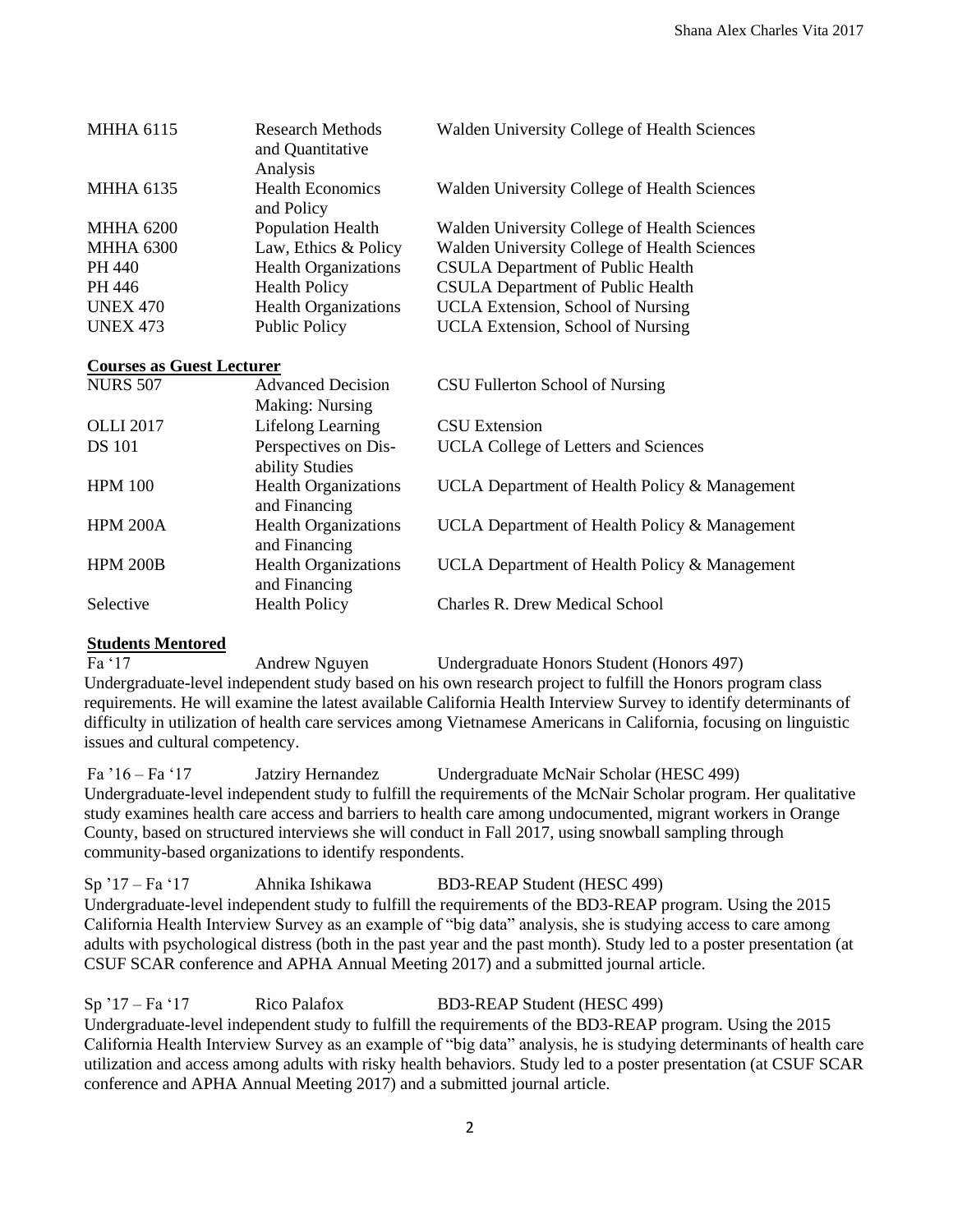# $Sp<sup>17</sup> – Fa<sup>17</sup>$  Francis Nepomucemo MPH Student (Graduate Assistant)

Assisted on my projects, including CHBRP analyses regarding SB 172 (fertility preservation for iatrogenic infertility), SB 399 (Autism and behavioral health therapy), and AB 1074 (Autism and behavioral health therapy), my study on county variation in successful enrollment and outreach methods for the Affordable Care Act expansions, and my study on 2015 insurance gains and the relationship between insurance status and access to care.

Sp '17 Sahar Sobhani BD3-REAP Student (HESC 499) Undergraduate-level independent study to fulfill the requirements of the BD3-REAP program. Using the 2015 California Health Interview Survey as an example of "big data" analysis, she is studying determinants of diabetes diagnosis among adults, including internet use and nutrition.

Fa '16 – Sp '17 Esther Lee MPH Student (HESC 599/HESC 597) Graduate-level independent study based on her own research project, examining the latest available California Health Interview Survey to identify determinants of low utilization of health care services among Korean Americans in California. Study led to a poster presentation for MPH Culminating Project, a job opportunity working in the Korean American community in Los Angeles, and being awarded the Marie Kalamantis Award at graduation.

Fa '15 – Fa '16 Ryan Ebrahim MPH Student (Graduate Assistant) Assisted on my projects, including the State of Health Insurance in California report, CHBRP analyses regarding SB 999 (12-month contraceptive supply) and SB 1034 (Autism and behavioral health therapy), my study on county variation in successful enrollment and outreach methods for the Affordable Care Act expansions, and my study on the determinants of parental lack of coverage among children with Medi-Cal coverage following the ACA expansion in 2014. His work contributed to his earning the Outstanding Graduate Student Award upon graduation.

Fa '16 Jabeen Memon MPH Student (HESC 599) Graduate-level independent study based on her own research project, performing a systematic review to identify cost and community factors that inform low access to care and health outcomes indicators in the United States compared to other large, developed countries.

Su '16 – Fa '16 Jennifer Tran Allied Health Academy Intern (HESC 499)

Undergraduate-level internship working on my county variation in successful enrollment and outreach methods for the Affordable Care Act expansions project, gathering the data directly from online sources. She continued as an HESC 499 student in the Fall to keep working on the data analyses.

#### **SCHOLARLY AND CREATIVE ACTIVITIES**

| <b>Contracts and Grants</b><br>Awarded |                                                                                                                                                                                                                                                                                                                             |
|----------------------------------------|-----------------------------------------------------------------------------------------------------------------------------------------------------------------------------------------------------------------------------------------------------------------------------------------------------------------------------|
| $12/1/2017 - 5/31/2019$                | Principal Investigator of the CSUF subcontract and project director for the State<br>of Health Insurance in California Project. California Health Interview Survey<br>2015/16 Research Projects. The California Endowment, \$260,000 full award<br>(UCLA Center for Health Policy Research) with \$46,000 CSUF subcontract. |
| $12/1/2015 - 6/30/2018$                | Principal Investigator of CSUF subcontract. California Health Benefits Review<br>Program Faculty Task Force. University of California Office of the President and<br>the UCLA Center for Health Policy Research, \$91,000.                                                                                                  |
| $7/1/2016 - 6/30/2017$                 | Co-Investigator for administrative supplement. Big Data Discovery and Diversity<br>through Research Education Advancement and Partnerships (BD3-REAP).                                                                                                                                                                      |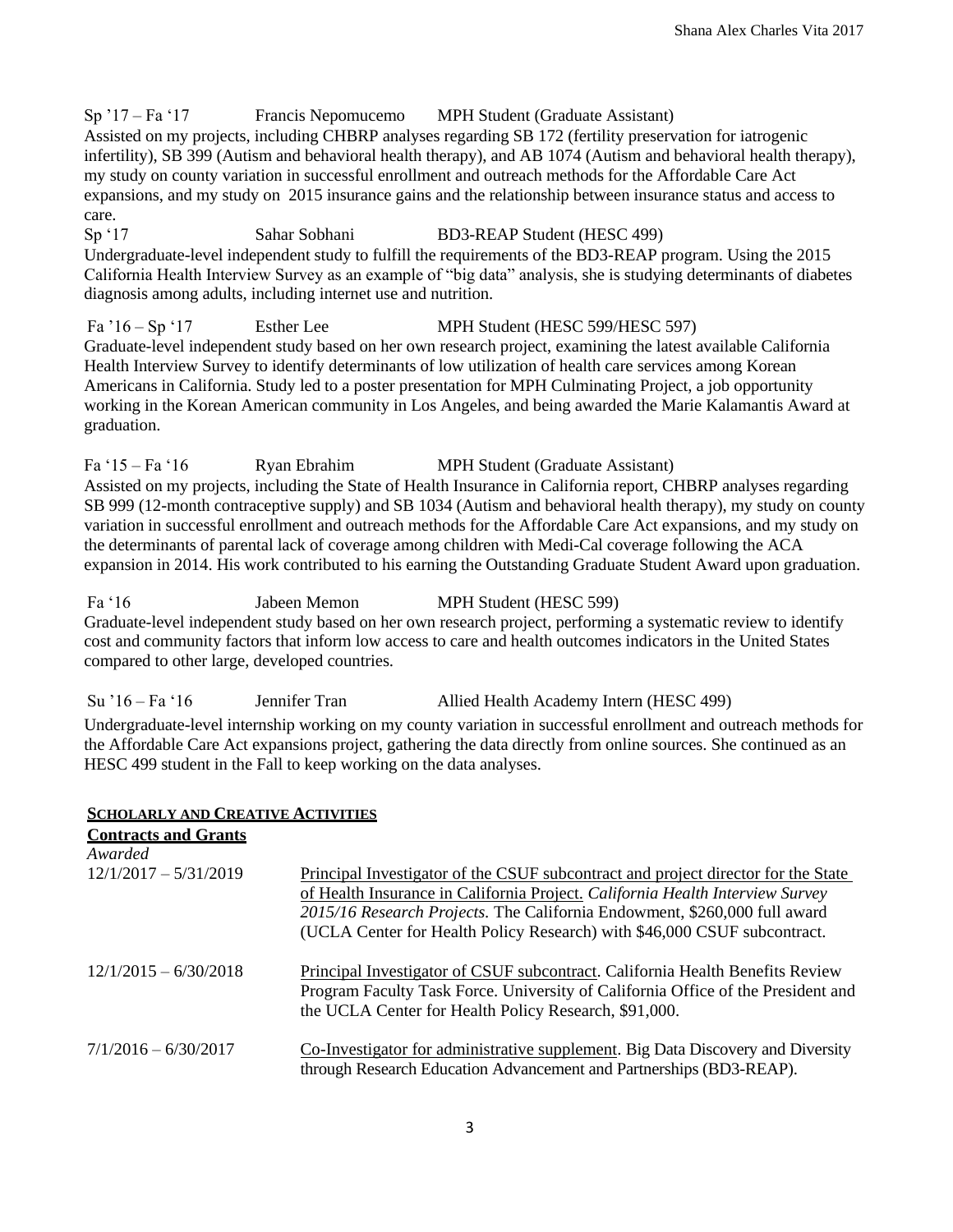|                                        | NIH/National Institute of Minority Health and Health Disparities, \$155,550.                                                                                                                                                                                                                                                |
|----------------------------------------|-----------------------------------------------------------------------------------------------------------------------------------------------------------------------------------------------------------------------------------------------------------------------------------------------------------------------------|
| $12/1/2015 - 5/31/2017$                | Principal Investigator of the CSUF subcontract and project director for the State<br>of Health Insurance in California Project. California Health Interview Survey<br>2013/14 Research Projects. The California Endowment, \$285,000 full award<br>(UCLA Center for Health Policy Research) with \$59,700 CSUF subcontract. |
| $7/1/2009 - 6/30/2015$                 | California Health Benefits Review Program Cost Team Member. University of<br>California Office of the President. \$224,000.                                                                                                                                                                                                 |
| $3/1/2013 - 2/28/2015$                 | Co-Principal Investigator and project director for the State of Health Insurance in<br>California Project. California Health Interview Survey 2011/12 Research Projects<br>Grant. The California Endowment, \$664,000.                                                                                                      |
| $1/1/2013 - 12/31/2014$                | Co-Principal Investigator and project director for the State of Health Insurance in<br>California Project. The State of Health Insurance in California Project Core<br>Funding Grant. The California Wellness Foundation, \$125,000.                                                                                        |
| $3/1/2011 - 2/28/2013$                 | Co-Principal Investigator and project director for the State of Health Insurance in<br>California Project. California Health Interview Survey 2009 Research Projects<br>Grant. The California Endowment. \$524,000.                                                                                                         |
| $1/1/2010 - 12/31/2012$                | Co-Principal Investigator and project director for the State of Health Insurance in<br>California Project. The State of Health Insurance in California Project Core<br>Funding Grant. The California Wellness Foundation, \$175,000.                                                                                        |
| $4/1/2008 - 10/31/2009$                | <b>Investigator.</b> State Health Access Reform Evaluation grant. Robert Wood Johnson<br>Foundation, \$173,000.                                                                                                                                                                                                             |
| $4/1/2008 - 4/30/2009$                 | Investigator. PhD Dissertation Grant. The California Program on Access to Care,<br>\$15,000.                                                                                                                                                                                                                                |
| Submitted, Unawarded<br>Sub. June 2017 | Principal Investigator. Robert Wood Johnson Foundation Research in<br>Transforming Health and Health Care Systems grant. The Impact of Merging<br>Medicaid and CHIP in California: Did Access to Care Suffer? \$50,211.                                                                                                     |
| Sub. February 2017                     | Principal Investigator of Jr/Sr Intramural Grant. CSUF Fresh Air Advocates<br>Campus Study of Smoking Behaviors and Adherence to "No Smoking" Policy.<br>\$6,408.                                                                                                                                                           |

# **Peer-Reviewed Journal Articles**

- McMenamin, SB, **Charles, SA**, Tabatabaeepour N., Shigekawa E, and Corbett G. (2017). Implications of dispensing self-administered hormonal contraceptives in a 1-year supply: a California case study. *Contraception*.
- **Charles SA,** Ponce N, Ritley D, Guendelman S, Lewis J, Kempster J, and Melnikow J (2016). Health Benefits Mandates and Their Potential Impacts on Racial/Ethnic Group Disparities in Insurance Markets. *Journal of Immigrant and Minority Health*, doi:10.1007/s10903-016-0436-9.
- Pourat N, **Charles SA**, and Snyder S. (2016). Availability of Care Concordant With Patient-centered Medical Home Principles Among Those With Chronic Conditions: Measuring Care Outcomes. *Medical Care*,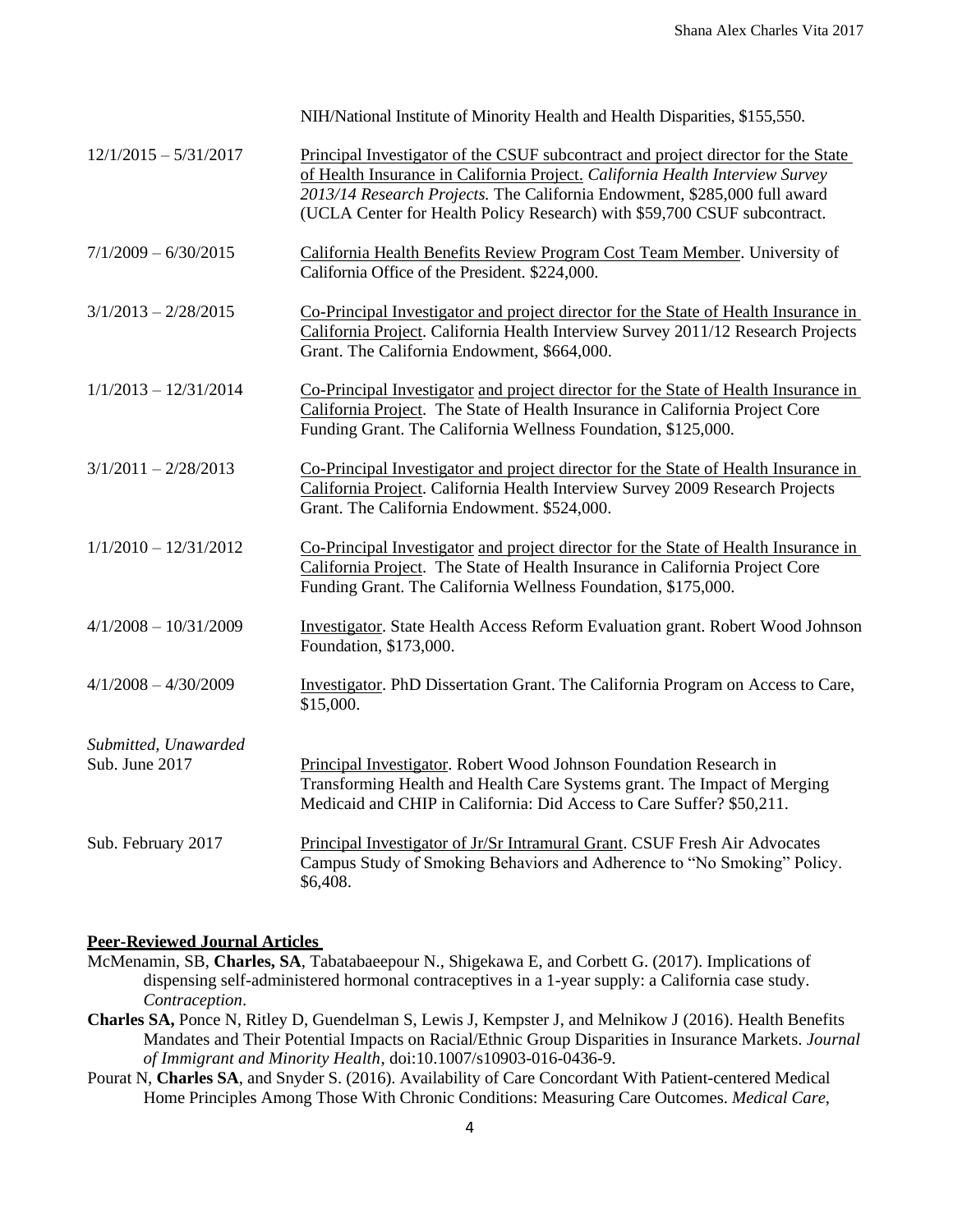54(3), 262-268.

- **Charles SA** and Snyder S (2015). The Recession Index: Measuring the Effects of the Great Recession on Health Insurance Rates and Uninsured Populations. *California Journal of Politics and Policy*:7(2).
- **Lavarreda SA**, Ponce N, and Cabezas L (2011). Access to Job-Based Insurance for California's Workers and their Families: The Effect of the Great Recession and Double-Digit Unemployment in California. *California Journal of Politics and Policy*, 3(4): Article 6.
- **Lavarreda SA,** Brown ER, and Boldoc CD (2011). *Underinsurance in the United States: An Interaction of Costs to Consumers, Benefit Design, and Access to Care*. In: Fielding JE, Brownson RC, and Green LW (Eds.), Annual Review of Public Health, 32:471-82. Annual Reviews: Palo Alto, CA.
- Cummings JR, **Lavarreda SA**, Brown ER, and Rice T (2009). The Effects of Spells of Uninsurance on Children's Access to Health Care. *Pediatrics*, 123(3): e411-8.
- **Lavarreda SA**, Gatchell M, Ponce N, Brown ER, and Chia JL. (2008). Switching Insurance and Its Effects on Access to Physician Services. *Medical Care*, 46(10): 1055-63.
- Rice T, **Lavarreda SA**, Ponce N, and Brown ER. (2005). The Impact of Private and Public Health Insurance on Medication Use for Adults with Chronic Diseases. *Medical Care Research and Review*, April, 62(2): 231-49*.*
- Ponce NA, **Lavarreda SA**, Yen W, Brown ER, DiSogra C, Satter DE. (2004). The California Health Interview Survey 2001: Translation Methodology of a Major Survey for California's Multiethnic Population. *Public Health Reports*, July-Aug, 119 (4): 388-95.

# **Books and Book Chapters**

- **Charles SA** (in press, 2017). *Public Health Insurance Programs in the United States*. In: S. Waldstein et al (eds), Behavioral and Social Science in Medicine: Principles and Practice of Biopsychosocial Care. Springer Scientific Publishers: San Francisco, CA.
- **Lavarreda SA** and Brown ER (2013). *Chapter 6: Public Health Insurance*. In: Kominski G (Ed.), Changing the U.S. Health Care System: Key Issues in Health Services Policy and Management, Fourth Edition. Jossey- Bass: San Francisco, CA.
- Brown ER and **Lavarreda SA** (2007). *Public Policies to Extend Health Care Coverage*. In: Andersen R, Rice TH, and Kominski G (Eds.), Changing the U.S. Health Care System: Key Issues in Health Services Policy and Management, Third Edition. Jossey-Bass: San Francisco, CA.
- Kar SB, Alcalay R, and **Alex S** (2000). Health Communication: A Multicultural Perspective. Sage Publications: Thousand Oaks, CA.
- Massey E, Ortiz R, and **Alex S** (1999). *Public Health Approaches to Substance Abuse Prevention: A Multicultural Perspective*. In: Kar SB (Ed*.*)*,* Substance Abuse Prevention: A Multicultural Perspective, pp. 11- 41. Baywood Publishing: Amityville, NY.
- Kar SB and **Alex S** (1999). *Substance Abuse Prevention in A Multicultural Community: A Community Perspective*. In: Kar SB (Ed.), Substance Abuse Prevention: A Multicultural Perspective, pp. 261- 69. Baywood Publishing: Amityville, NY.

#### **Reports and Policy Briefs**

- **Charles SA** and Kominski G (in process). Determinants of Enrollment Change in California Counties Under the Affordable Care Act. Policy Brief.
- **Charles SA**, Becker T, Jacobs K, Pourat N, Ebrahim R and Kominski G (2017). The State of Health Insurance in California: Findings from the 2014 California Health Interview Survey. Report. Los Angeles, CA: UCLA Center for Health Policy Research, January.
- **Charles SA** and Becker T (2016). Growth in Medi-Cal in 2015 fueled unprecedented drop in California's uninsured rate. Fact Sheet. Los Angeles, CA: UCLA Center for Health Policy Research, December.
- **Charles SA**. (2015) Adult Medi-Cal Enrollment Surges, Uninsured Rate Plummets in 2014. Los Angeles, CA: UCLA Center for Health Policy Research, August 2015.
- Becker T, **Charles SA**, Scheitler AJ, and Ponce N (2015). Medi-Cal vs Employer-Based Coverage: Comparing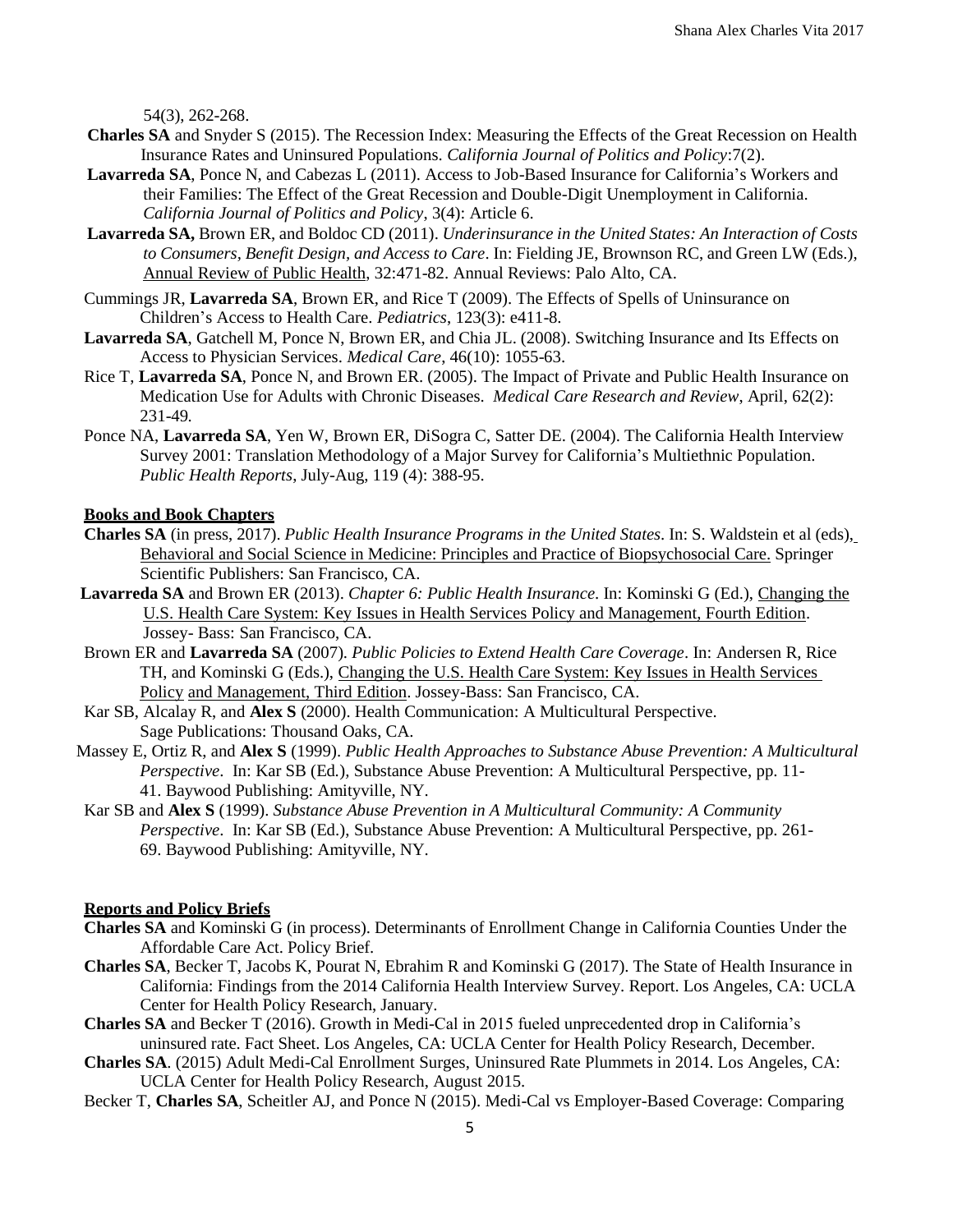Access to Care. Los Angeles: California HealthCare Foundation, July 2015.

- **Charles SA** (2015). Six and a Half Million Californians Lacked Insurance in 2013. Los Angeles: UCLA Center for Health Policy Research, February 2015.
- **Charles SA,** Jacobs K, Roby DH, Pourat N, Snyder S, and Kominski G (2014). The State of Health Insurance in California: Findings from the 2011/12 California Health Interview Survey. Los Angeles, CA: UCLA Center for Health Policy Research, December 2014.
- **Lavarreda SA** and Snyder S (2013). Before the Medicaid Expansion, Public Programs Covered One in Five Californians. Los Angeles: UCLA Center for Health Policy Research, October 2013.
- **Lavarreda SA**, Snyder S, and Brown ER (2013). The Effects of the Great Recession on Health Insurance: Changes in the Uninsured Population from 2007 to 2009. Los Angeles: UCLA Center for Health Policy Research, August 2013.
- **Lavarreda SA** and Snyder S (2013). Three-fourths of Children and Parents in California's Building Healthy Communities Sites Eligible for Health Insurance Expansions. Los Angeles: UCLA Center for Health Policy Research, July 2013.
- Pourat N, **Lavarreda SA,** and Snyder S (2013). Patient Centered Medical Homes Improve Care for Adults with Chronic Conditions. Los Angeles: UCLA Center for Health Policy Research, May 2013.
- Padillo-Fausto DI, Grant D, **Lavarreda SA**, and Aydin M (2012). Half a Million Uninsured California Adults with Mental Health Needs are Eligible for Health Coverage Expansions. Los Angeles: UCLA Center for Health Policy Research, November 2012.
- **Lavarreda SA** and Snyder S (2012). Job-Based Coverage Insures Less Than Half of Nonelderly Californians in 2012. Los Angeles: UCLA Center for Health Policy Research, October 2012.
- **Lavarreda SA,** Snyder S, and Roby DH (2012). Health Care Proposals in the 2012 Presidential Campaign. Los Angeles: UCLA Center for Health Policy Research, October 2012.
- **Lavarreda SA,** Cabezas L, Jacobs K, Roby DH, Pourat N, and Kominski G (2012). The State of Health Insurance in California: Findings from the 2009 California Health Interview Survey. Los Angeles: UCLA Center for Health Policy Research, February 2012.
- Ponce N, **Lavarreda SA,** and Cabezas L (2011). The Impact of Health Care Reform on California's Children in Immigrant Families. Los Angeles: UCLA Center for Health Policy Research, June 2011.
- **Lavarreda SA** and Cabezas L (2011). Two-Thirds of California's Seven Million Uninsured May Obtain Coverage Under Health Care Reform. Los Angeles: UCLA Center for Health Policy Research, February 2011.
- **Lavarreda SA,** Cabezas L, Roby DH, and Brown ER (2010). 12-Month Continuous Eligibility in Medicaid: Impact on Service Utilization. Minneapolis: State Health Access Reform Evaluation Program, December 2010.
- **Lavarreda SA** and Cabezas L (2010). Without Access to Job-Based Coverage, Nearly Two-Thirds of Adults Remain Uninsured. Los Angeles: UCLA Center for Health Policy Research, October 2010.
- **Lavarreda SA,** Chia YJ, Cabezas L, and Roby DH (2010). California's Uninsured by County. Los Angeles: UCLA Center for Health Policy Research, August 2010.
- **Lavarrreda SA**, Brown ER, Cabezas L and Roby DH (2010). Number of Uninsured Jumped to More Than Eight Million from 2007 to 2009. Los Angeles: UCLA Center for Health Policy Research, March 2010.
- **Lavarreda SA** and Brown ER (2009). National Health Care Reform Will Help Four Million Adults and Children in California. Los Angeles: UCLA Center for Health Policy Research, October 2009.
- Brown ER, Kronick R, Ponce NA, Kincheloe J, **Lavarreda SA**, and Peckham, EC (2009). The State of Health Insurance in California: Findings from the 2007 California Health Interview Survey. Los Angeles: UCLA Center for Health Policy Research, August 2009.
- Brown ER, **Lavarreda SA,** Peckham E, and Chia YJ (2008). 6.4 Million Californians were Uninsured in 2007 as Economy Begins Descent. Los Angeles: UCLA Center for Health Policy Research, December 2008.
- Gatchell M, **Lavarreda SA**, and Ponce N (2007). 7.6 Million Californians Rely on the Safety Net of Health Care Providers for Regular Care. Los Angeles: UCLA Center for Health Policy Research, September 2007.
- Brown ER, Ponce N, and **Lavarreda SA** (2007). Job-Based Insurance Declines for Moderate- and Low-Income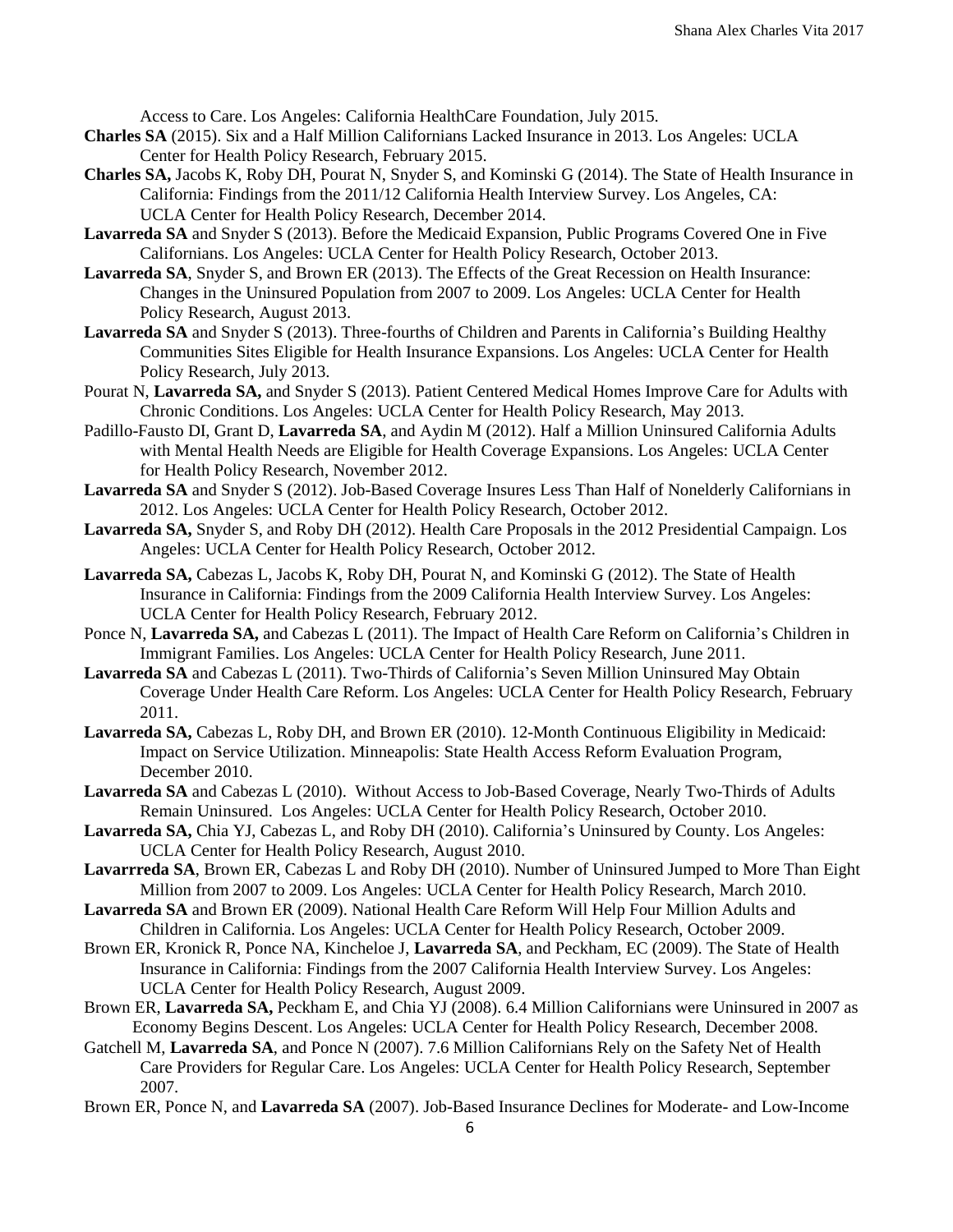Workers. Los Angeles: UCLA Center for Health Policy Research, July 2007.

- Brown ER, **Lavarreda SA**, Ponce N, Cummings Link J, Yoon J, and Rice T (2007). The State of Health Insurance in California: Findings from the 2005 California Health Interview Survey. Los Angeles: UCLA Center for Health Policy Research, July 2007.
- **Lavarreda SA**, Brown ER, Yoon J, and Glenn S (2006). More than Half of California's Uninsured Children Eligible for Public Programs but Not Enrolled. Los Angeles: UCLA Center for Health Policy Research, October 2006.
- Yoon J, Brown ER, **Lavarreda SA**, and Glenn S (2006). One in Five Californians Were Uninsured in 2005 Despite Modest Gains in Coverage. Los Angeles: UCLA Center for Health Policy Research, October 2006.
- Brown ER, **Lavarreda SA**, Rice T, Kincheloe JR, and Gatchell MS (2005).The State of Health Insurance in California: Findings from the 2003 California Health Interview Survey. Los Angeles: UCLA Center for Health Policy Research, August 2005.
- **Lavarreda SA,** Brown ER, and Ponce N (2005). Insurance Rates of Asian American and Pacific Islander Children Vary Widely. Los Angeles: UCLA Center for Health Policy Research, May 2005.
- Brown ER and **Lavarreda SA** (2005). Job-based Coverage Drops for Adults and Children but Public Programs Boost Children's Coverage. Los Angeles: UCLA Center for Health Policy Research, February 2005.
- Brown ER and **Lavarreda SA** (2004). Children's Insurance Coverage Increases as Result of Public Program Expansion. Los Angeles: UCLA Center for Health Policy Research, December 2004.
- Brown ER, **Lavarreda SA**, Meng YY, Andersen RM, Bindman AB, Gelberg L, Becerra L, Gatchell M, and Yoon J (2004). County Residency and Access to Care for Low- and Moderate-Income Californians. Los Angeles: UCLA Center for Health Policy Research, March 2004.
- Brown ER, Ponce N, Rice T, and **Lavarreda SA** (2003). The State of Health Insurance in California: Longterm and Intermittent Lack of Health Insurance Coverage. Los Angeles: UCLA Center for Health Policy Research, November 2003.
- Brown ER, Yu H, **Lavarreda SA**, Becerra L, Dube A, and Kronick R (2003). SB 2 Will Extend Coverage to 1 Million Uninsured Workers and Dependents. Los Angeles: UCLA Center for Health Policy Research, September 2003.
- Brown ER, **Lavarreda SA**, Meng YY, Andersen RM, Bindman AB, Gelberg L, Becerra L, Gatchell M, and Yoon J (2003). Measuring Access to Physician Services in Medi-Cal and Healthy Families. Draft report, UCLA Center for Health Policy Research, August 2003.
- Brown ER and **Lavarreda SA** (2003). Over Half of California's 6.3 Million Uninsured Lack Coverage for More Than a Year. Los Angeles: UCLA Center for Health Policy Research, March 2003.
- Brown ER, Ponce N, Rice T, and **Lavarreda SA** (2002). The State of Health Insurance in California: Findings from the California Health Interview Survey. Los Angeles: UCLA Center for Health Policy Research, June 2002.
- Brown ER, **Alex S**, and Becerra L (2002).Number of Uninsured Californians Declines to 6.2 Million 2 Million are Eligible for Medi-Cal or Healthy Families. Los Angeles: UCLA Center for Health Policy Research, March 2002.

# **Legislative Analyses**

- California Health Benefits Review Program (2017). *Analysis of Senate Bill 172: Fertility Preservation for Iatrogenic Infertility, A Report to the 2017-2018 California Legislature*. Oakland: California Health Benefits Review Program, April 2017. **SA Charles** authored the Benefit, Utilization and Cost Impacts analysis sections.
- California Health Benefits Review Program (2017). *Analysis of Senate Bill 399: Health Benefits, Autism, A Report to the 2017-2018 California Legislature*. Oakland: California Health Benefits Review Program, April 2017. **SA Charles** authored the Benefit, Utilization and Cost Impacts analysis sections.
- California Health Benefits Review Program (2017). *Analysis of Assembly Bill 1072: Health Benefits, Autism, A Report to the 2017-2018 California Legislature*. Oakland: California Health Benefits Review Program,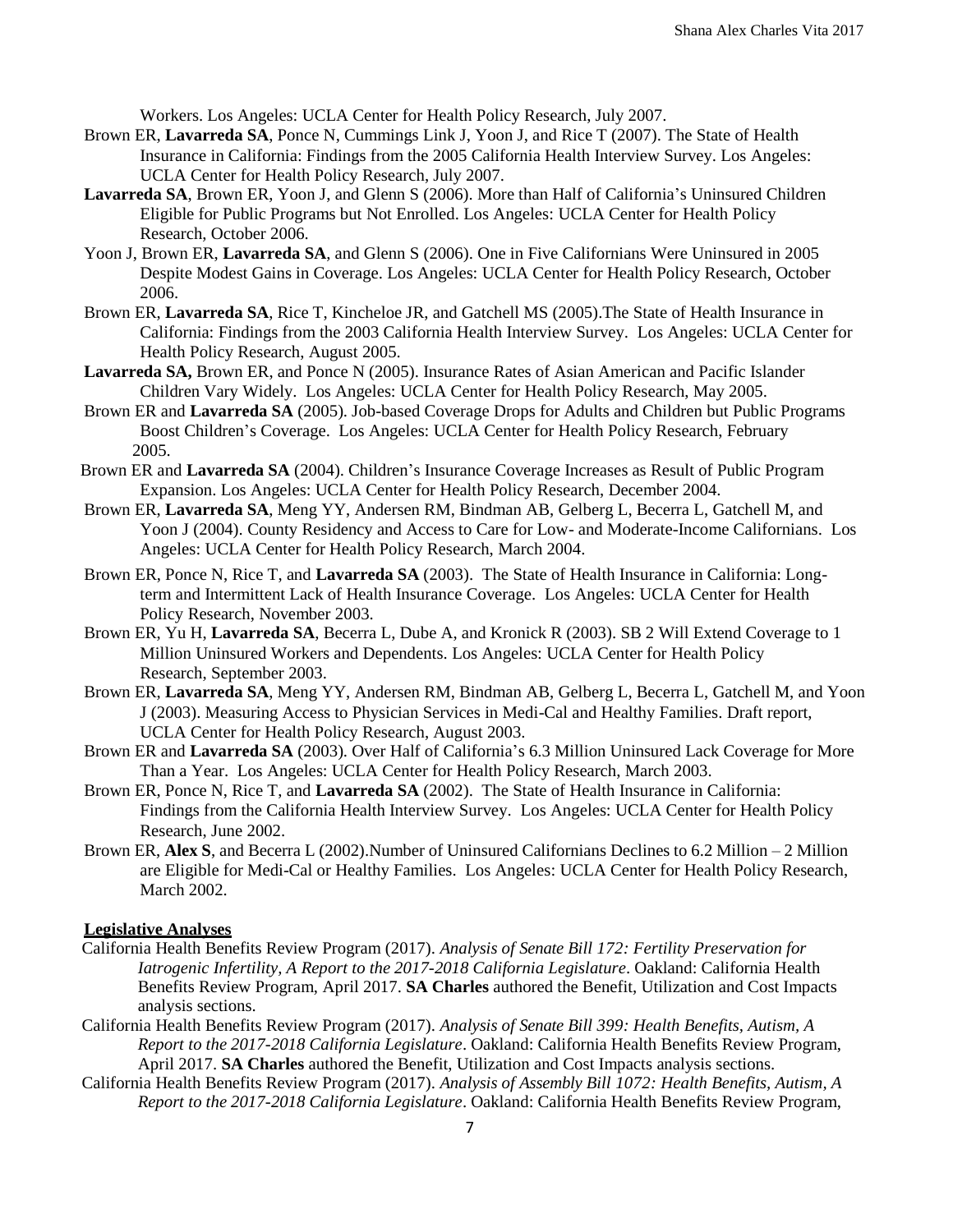April 2017. **SA Charles** authored the Benefit, Utilization and Cost Impacts analysis sections.

- California Health Benefits Review Program (2016). *Analysis of Senate Bill 1034: Health Benefits, Autism, A Report to the 2015-2016 California Legislature*. Oakland: California Health Benefits Review Program, April 2016. **SA Charles** authored the cost impact analysis section.
- California Health Benefits Review Program (2016). *Analysis of Senate Bill 999: Contraceptives, Annual Supply, A Report to the 2015-2016 California Legislature*. Oakland: California Health Benefits Review Program, March 2016. **SA Charles** authored the cost impact analysis section.
- California Health Benefits Review Program (2015). *Analysis of Assembly Bill 623: Abuse-deterrent Opioid Analgesics, A Report to the 2015-2016 California Legislature*. Oakland: California Health Benefits Review Program, May 2015. **SA Charles** authored the cost impact analysis section.
- California Health Benefits Review Program (2015). *Analysis of Assembly Bill 374: Step Therapy Coverage, A Report to the 2015-2016 California Legislature*. Oakland: California Health Benefits Review Program, April 2015. **SA Charles** authored the cost impact analysis section.
- California Health Benefits Review Program (2015). *Analysis of Assembly Bill 1305: Cost Sharing, Family Health Coverage, A Report to the 2015-2016 California Legislature*. Oakland: California Health Benefits Review Program, April 2015. **SA Charles** authored the cost impact analysis section.
- California Health Benefits Review Program (2014). *Analysis of Senate Bill 1239: Pupil Health Care, School Nurses, A Report to the 2014-2015 California Legislature*. Oakland: California Health Benefits Review Program, June 2014. **SA Lavarreda** authored the cost impact analysis section.
- California Health Benefits Review Program (2013). *Analysis of Senate Bill 799: Colorectal Cancer Genetic Testing and Screening, A Report to the 2013-2014 California Legislature*. Oakland: California Health Benefits Review Program, June 2013. **SA Lavarreda** authored the cost impact analysis section.
- California Health Benefits Review Program (2013). *Analysis of Senate Bill 320: Acquired Brain Injury, A Report to the 2013-2014 California Legislature*. Oakland: California Health Benefits Review Program, April 2013. **SA Lavarreda** authored the cost impact analysis section.
- California Health Benefits Review Program (2013). *Analysis of Senate Bill 189: Wellness Programs, A Report to the 2012-2013 California Legislature*. Oakland: California Health Benefits Review Program, April 2013. **SA Lavarreda** authored the cost impact analysis section.
- California Health Benefits Review Program (2012). *Issue Brief: Mammography Mandates, Benchmark Plan Choices, and Essential Health Benefits*. Oakland: California Health Benefits Review Program, June 2012. **SA Lavarreda** authored the cost impact analysis section.
- California Health Benefits Review Program (2012). *Analysis of Assembly Bill 2064: Immunizations for Children, A Report to the 2011-2012 California Legislature*. Oakland: California Health Benefits Review Program,

April 2012. **SA Lavarreda** authored the cost impact analysis section.

- California Health Benefits Review Program (2011). *Analysis of Assembly Bill 428: Fertility Preservation, A Report to the 2010-2011 California Legislature*. Oakland: California Health Benefits Review Program, April 2011. **SA Lavarreda** authored the cost impact analysis section.
- California Health Benefits Review Program (2011). *Analysis of Senate Bill 136: Tobacco Cessation, A Report to the 2010-2011 California Legislature*. Oakland: California Health Benefits Review Program, April 2011. **SA Lavarreda** authored the cost impact analysis section.
- California Health Benefits Review Program (2010). *Analysis of Senate Bill 220: Tobacco Cessation Services, A Report to the 2009-2010 California Legislature*. Oakland: California Health Benefits Review Program, June 2010. **SA Lavarreda** co-authored the cost impact analysis section with YY Meng.
- California Health Benefits Review Program (2010). *Analysis of Assembly Bill 1904: Out-of-State Carriers, A Report to the 2009-2010 California Legislature*. Oakland: California Health Benefits Review Program, April 2010. **SA Lavarreda** co-authored the cost impact analysis section with Y Babad and R Kaplan.
- California Health Benefits Review Program (2010). *Analysis of Assembly Bill 1600: Mental Health Services, A Report to the 2009-2010 California Legislature*. Oakland: California Health Benefits Review Program, March 2010. **SA Lavarreda** co-authored the cost impact analysis section with R Kaplan.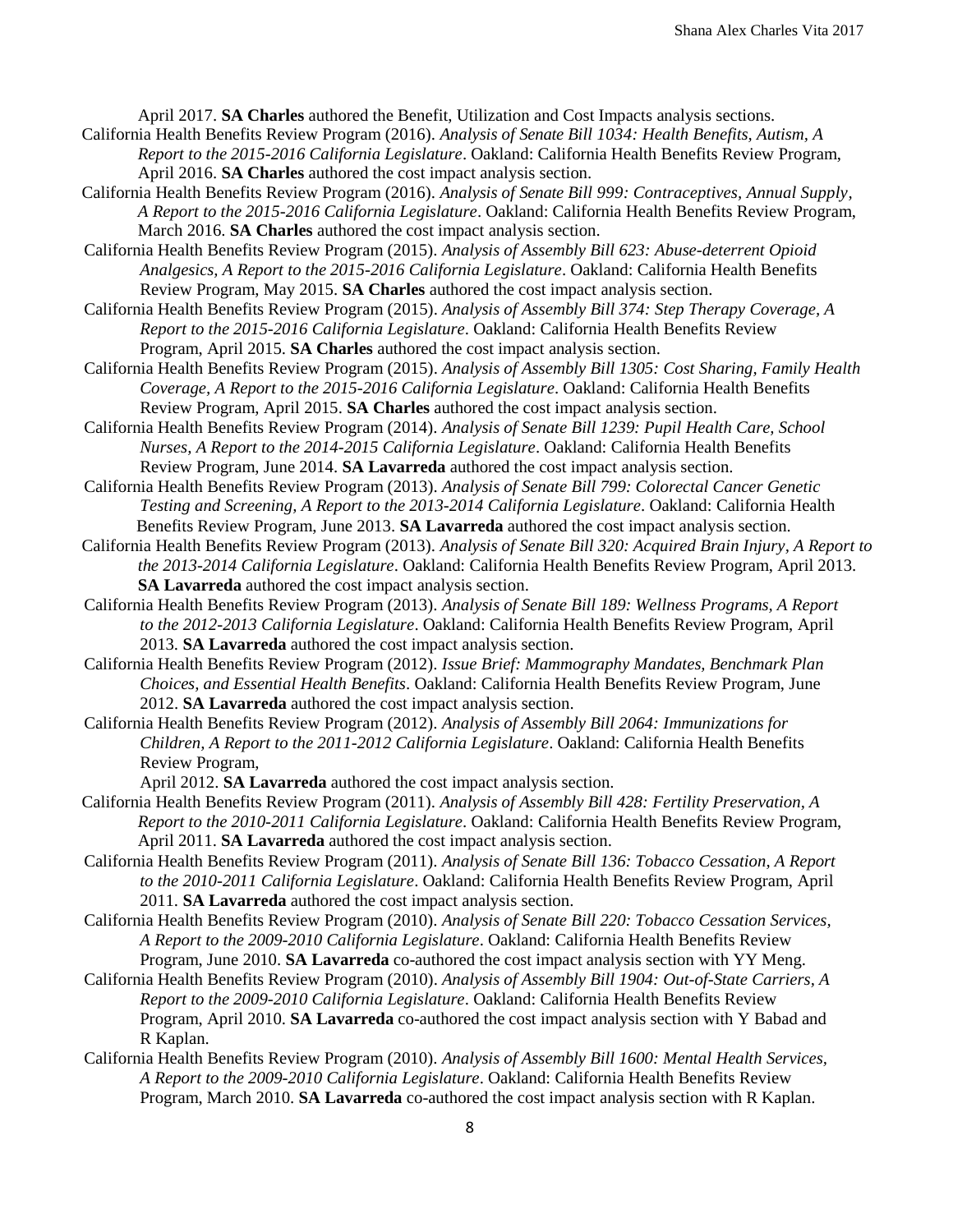#### **Academic Conference Presentations**

- **Charles SA,** Ebrahim R, and Tran J (2017). "Evaluating the Impact of Health Insurance Outreach and Enrollment Strategies in California Counties." Oral Presentation, American Public Health Association Annual Meeting, November: Atlanta, GA.
- **Charles SA,** Ishikawa A, Palafox P, Nepomucemo F, and McEligot A (2017). "Impacts of the Affordable Care Act on Enrollment and Access to Care in California." Poster Presentation, American Public Health Association Annual Meeting, November: Atlanta, GA.
- Ishikawa A**, Charles SA,** and McEligot A (2017). "Utilization of Mental Health Services: An Evaluation of the Affordable Care Act Expansions". Poster Presentation, American Public Health Association Annual Meeting, November: Atlanta, GA.
- Palafox R, **Charles SA,** and McEligot A (2017). "Risky health behaviors of at-risk populations navigating Covered California insurance market." Oral Presentation, American Public Health Association Annual Meeting, November: Atlanta, GA.
- McMenamin, SB, Charles, SA, Tabatabaeepour N., Shigekawa E, and Corbett G. (2017). "Implications of dispensing self-administered hormonal contraceptives in a 1-year supply: a California case study." Poster presentation, Academy Health Annual Research Meeting, June: New Orleans, LA.
- Ishikawa A, Charles SA, and McEligot A (2017). "Utilization of Mental Health Services: An Evaluation of the Affordable Care Act Expansions". Poster Presentation, CSU Student Research Conference, May: Fullerton, CA.
- Palafox R, Charles SA, and McEligot A (2017). "Risky health behaviors of at-risk populations navigating Covered California insurance market." Poster Presentation,CSU Student Research Conference, May: Fullerton, CA.
- **Charles SA** and Ebrahim R (2016). "Mixed Status Families: When Parents Can't Get Covered with Their Children." Oral presentation at the 2016 American Public Health Association Annual Meeting. Denver, CO: November.
- **Charles SA** (2014). "Implementation of the Affordable Care Act in California: Is Latino Enrollment a Success Story?" Invited oral presentation at the 2014 American Public Health Association Annual Meeting. New Orleans, LA: November.
- **Lavarreda SA,** Snyder S, Melnikow J, Kempster J, Ponce N, Guendelman S, Ritley D, and Lewis J (2013). "Health Benefits Mandates and Their Potential Effects by Racial and Ethnic Groups: Measuring Disproportionalities among Insured Populations." Oral presentation at the 2013 American Public Health Association Annual Meeting. Boston, MA: November.
- **Lavarreda SA,** Snyder S, Kominski G, and Ponce N (2013). "Uninsured Children in Immigrant Families: Left Behind by Health Care Reform?" Oral presentation at the 2013 American Public Health Association Annual Meeting. Boston, MA: November.
- **Lavarreda SA,** Melnikow J, Kempster J, Ponce N, Guendelman S, Ritley D, and Lewis J (2013). "Health Benefits Mandates and Their Potential Effects by Racial and Ethnic Groups: Measuring Disproportionalities among Insured Populations." Poster presentation at the 2013 Academy Health Annual Research Meeting. Baltimore, MD: June.
- **Lavarreda SA,** Snyder S, Kominski G, and Ponce N (2013). "Uninsured Children in Immigrant Families: Left Behind by Health Care Reform?" Oral presentation at the 2013 Academy Health Annual Research Meeting. Baltimore, MD: June.
- **Lavarreda SA,** Snyder S, Kominski G, and Ponce N (2013). "Uninsured Children in Immigrant Families: Left Behind by Health Care Reform?" Oral presentation at the 2013 Academy Health Child Health Services Research Interest Group Meeting. Baltimore, MD: June.
- **Lavarreda SA,** Snyder S, Kominski G, and Ponce N (2013). "Uninsured Children in Immigrant Families: Left Behind by Health Care Reform in the United States?" Oral presentation at the 5<sup>th</sup> Annual International Jerusalem Conference on Health Policy. Jerusalem, Israel: June.
- **Lavarreda SA** and Snyder S (2012). "The Impact of the Great Recession on the Uninsured Population in California." Oral presentation at the American Public Health Association Annual Meeting. San Francisco, CA: October.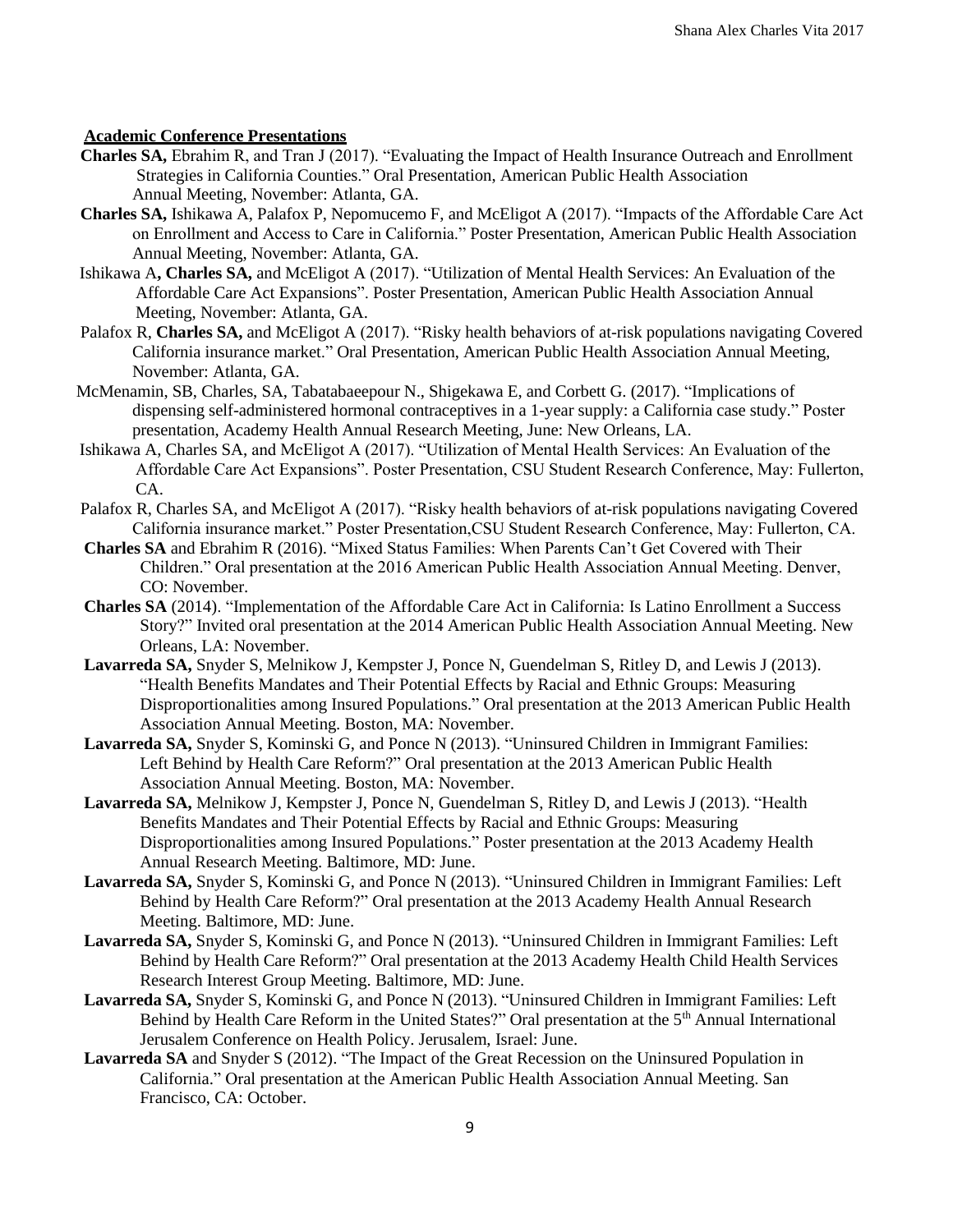- **Lavarreda SA** (2011). "Measuring Immigration Status Among Children in Immigrant Families to Assess Their Health Insurance Status and Public Program Eligibility." Invited oral presentation at the National Children's Survey planning symposium. Bethesda, MD: December.
- **Lavarreda SA,** Cabezas L, Roby DH, and Brown ER (2011). "12-Month Continuous Eligibility in Medicaid: Impact on Service Utilization." Oral presentation at the Academy Health Annual Research Meeting. Seattle, WA: June.
- **Lavarreda SA,** Brown ER and Boldoc CD (2011). "Underinsurance in the United States: An Interaction of Costs to Consumers, Benefit Design, and Access to Care." Poster presentation at the Academy Health Annual Research Meeting. Seattle, WA: June.
- **Lavarreda SA** and Cabezas L (2011). "Lack of Access to Job-Based Coverage: Which Populations are Most Affected?" Poster presentation at the Academy Health Annual Research Meeting. Seattle, WA: June.
- **Lavarreda SA** and Cabezas L (2010). "Fewer Dropped Connections for Low Income Children: The Impact of One E-App on Having a Usual Source of Care." Poster presentation at the APHA Annual Meeting. Denver, CO: November.
- **Lavarreda SA**, Chia YJ, Roby DH, Cabezas L, and Lin WJ (2010). "The Impact of Unemployment on Insurance Coverage in California." Oral presentation at the Joint Statistical Meeting. Vancouver, BC, Canada: August.
- **Lavarreda SA** (2010). "The Impact of Federal Reform in California." Panel discussion at the Insure the Uninsured Project Annual Meeting. Sacramento, CA: February.
- **Lavarreda SA** (2009). "Discontinuous Public Health Insurance among Low-Income Children & the Causal Link with Access to Physician Services: An Instrumental Variables Analysis." Poster presentation at the Academy Health Annual Research Meeting. Chicago, IL: June.
- **Lavarreda SA**, Brown ER, Kronick R, Ponce N, Kincheloe JK, and Peckham EC (2009). Testimony, California Assembly Health Committee hearing on health insurance reform in California. Sacramento, CA: March.
- **Lavarreda SA** and Peckham EC (2008). "Discontinuous Medi-Cal and Healthy Families and its Impact on Low-Income Children's Access to Care." Oral presentation at the American Public Health Association Annual Meeting. San Diego, CA: October.
- **Lavarreda SA,** Gatchell M, Ponce N, Brown ER, and Chia J (2008). "Discontinuous Health Insurance and Its Effects on Access to Physician Services." Poster presentation at the Academy Health Annual Research Meeting. Washington, DC: June.
- Cummings J, **Lavarreda SA,** Brown ER, and Rice T (2008). "The Effects of Varying Spells of Uninsurance on Children's Access to Health Care." Oral presentation at the Academy Health Annual Research Meeting. Washington, DC: June. Listed as one of 2008 Most Outstanding Abstracts.
- **Lavarreda SA** (2008). "Health Insurance of Low-Income Workers in California." Presented at the American Cancer Society meeting. Sacramento, CA: January.
- Brown ER and **Lavarreda SA** (2007). "The State of the State Children's Health Insurance Program." Invited presentation at the American Public Health Association Annual Meeting. Washington, DC: November.
- **Lavarreda SA** (2007). "Data from the California Artists' Health Insurance Survey." Presented at the Leveraging Investments in Creativity national meeting. Seattle, WA, September.
- **Lavarreda SA** (2007). "Discontinuous Medi-Cal and Healthy Families and the Effects on Access to Physician Services." Oral presentation at the Academy Health Annual Research Meeting. Orlando, FL: June.
- **Lavarreda SA**, Gatchell M, Ponce N, Brown ER, and Chia J (2006). "Switching Health Insurance and the Effects on Access to Physician Services." Oral presentation at the American Public Health Association Annual Meeting. Boston, MA: November.
- **Lavarreda SA,** Brown ER, Rice T, Gatchell M, and Kincheloe J (2005). "Churning in California's Medicaid and SCHIP programs from 2001 to 2003." Oral presentation at the American Public Health Association Annual Meeting. Philadelphia, PA: December.
- Brown ER and **Lavarreda SA** (2005). "Data from the National Health Care Survey." Presented at the Actor's Fund of America and Performer's Health Care Council meeting, November.
- **Lavarreda SA** (2005). "The State of Health Insurance and Access to Care in California: Data from the 2003 California Health Interview Survey." Presented at the American Cancer Society meeting. Oakland,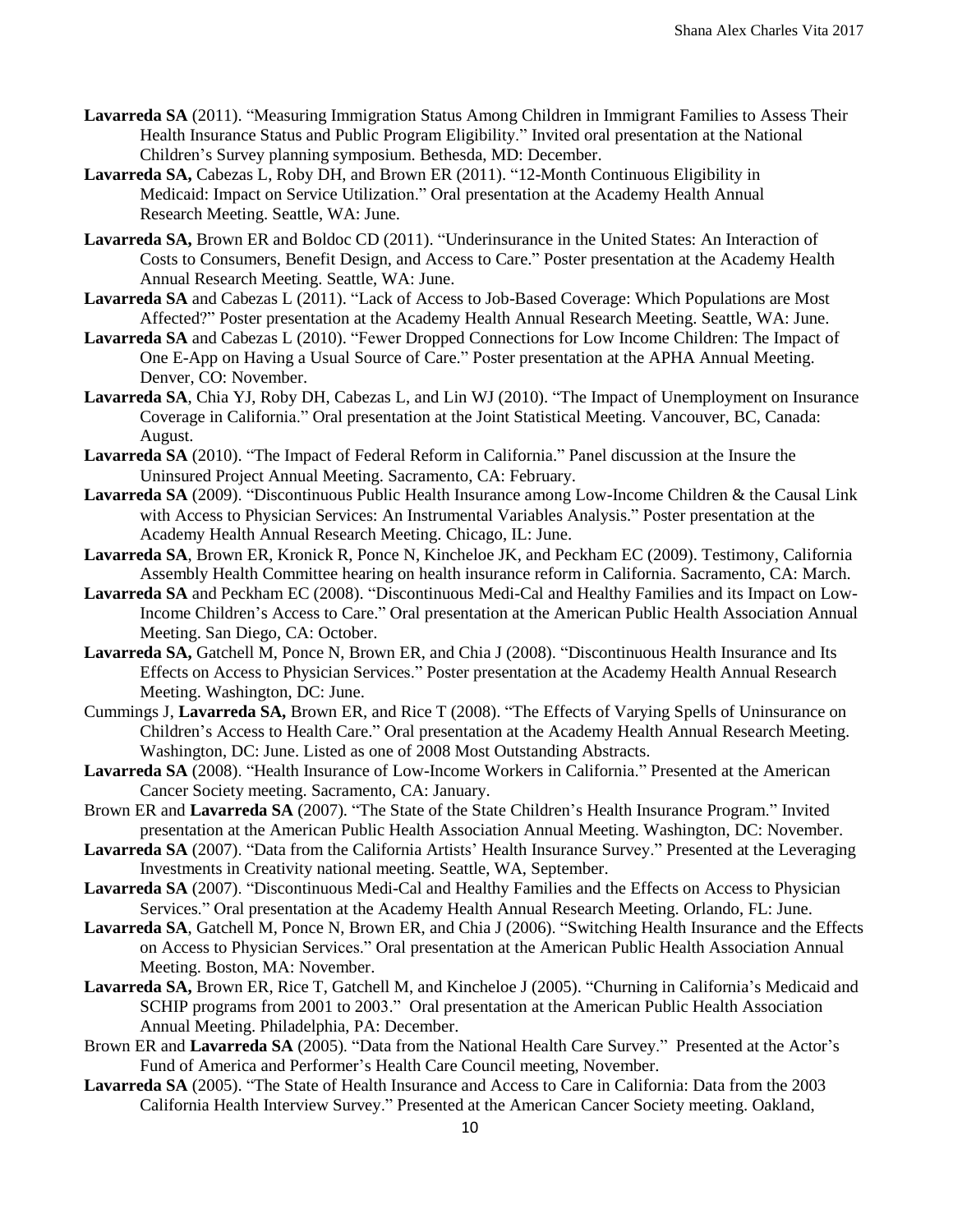CA, July.

- Ponce N, Brown ER, Rice T, and **Lavarreda SA** (2005). "Why Do Fewer Californians Have Job-Based Health Insurance?" Oral presentation at the Academy Health Annual Meeting. Boston, MA, June.
- **Lavarreda SA** (2005). "The State of Health Insurance in California: Regional Data from the 2003 California Health Interview Survey." Presented at the California County Local Health Officers meeting. Riverside, CA, May.
- Brown ER, Andersen RM, Gelberg L, Bindman AB, Meng YY, **Lavarreda SA**, Becerra L, Gatchell M (2003). "Access To Care Among Nonelderly With Consistent or Intermittent Medicaid and SCHIP Coverage In California." Poster presentation at the American Public Health Association Annual Research Meeting. San Francisco, CA, November.
- Bindman AB, Andersen R, Gelberg L, Meng YY, **Lavarreda SA**, Becerra L, Yoon J, Brown ER (2003). "Community Variation in Resources and Low Income Residents' Perceptions of Access to Care in California." Oral presentation at the Academy Health Annual Research Meeting. Nashville, TN, June.
- Brown ER, **Lavarreda SA**, Meng YY, Andersen R, Bindman A, Gelberg L, Becerra L, Gatchell M, Yoon J (2003). "Access to Physicians among California's Medicaid and SCHIP Enrollees." Poster presentation at the Academy Health Annual Research Meeting. Nashville, TN, June.
- **Lavarreda SA** (2002). "What Increases CHIP Enrollment: Outreach and Reducing Barriers, Not Administrative Method." Oral presentation at the American Public Health Association Annual Meeting. Philadelphia, PA, November.
- Brown ER, Rice T, Ponce NA, and **Lavarreda SA** (2002). "Racial/Ethnic Disparities In Health Insurance Coverage And Uninsurance: Results From The 2001 California Health Interview Survey." Oral presentation at the American Public Health Association Annual Meeting. Philadelphia, PA, November.
- Ponce NA, DiSogra C, **Lavarreda SA**, Yen W, Satter D, and Brown ER (2002). "California Health Interview Survey: Cultural And Linguistic Adaptation Of A Population-Based Survey For California's Multi-Ethnic Population" Oral presentation at the American Public Health Association Annual Meeting. Philadelphia, PA, November.

#### **PROFESSIONAL, UNIVERSITY, AND COMMUNITY SERVICE**

#### **University Service**

| Fa $15 - Fa$ $17$           | Committee Member. Graduate Program Committee, CSU Fullerton, Department of<br>Health Science.                                                                                                     |
|-----------------------------|---------------------------------------------------------------------------------------------------------------------------------------------------------------------------------------------------|
| $Fa'16 - Fa'17$             | Chair of the MPH Program Assessment Committee. CSU Fullerton, Department of<br>Health Science.                                                                                                    |
| Spr 16                      | Grant Proposal Reviewer. Jr/Sr Grant Review Committee, CSU Fullerton, College of<br>Health and Human Development.                                                                                 |
| Fa $15 - Spr 16$            | Committee Member. Undergraduate Program Committee, CSU Fullerton, Department<br>of Health Science.                                                                                                |
| Fa $12 - Spr 14$            | Methodology Member of Doctoral Committee for Nancy Runton, Walden University.<br>Topic: "Change in Youth Risk Behaviors: Impact of School- Based Health Centers on<br>Secondary School Students." |
| <b>Professional Service</b> |                                                                                                                                                                                                   |

**Memberships** Academy Health (2007 – present), American Public Health Association (2001 –